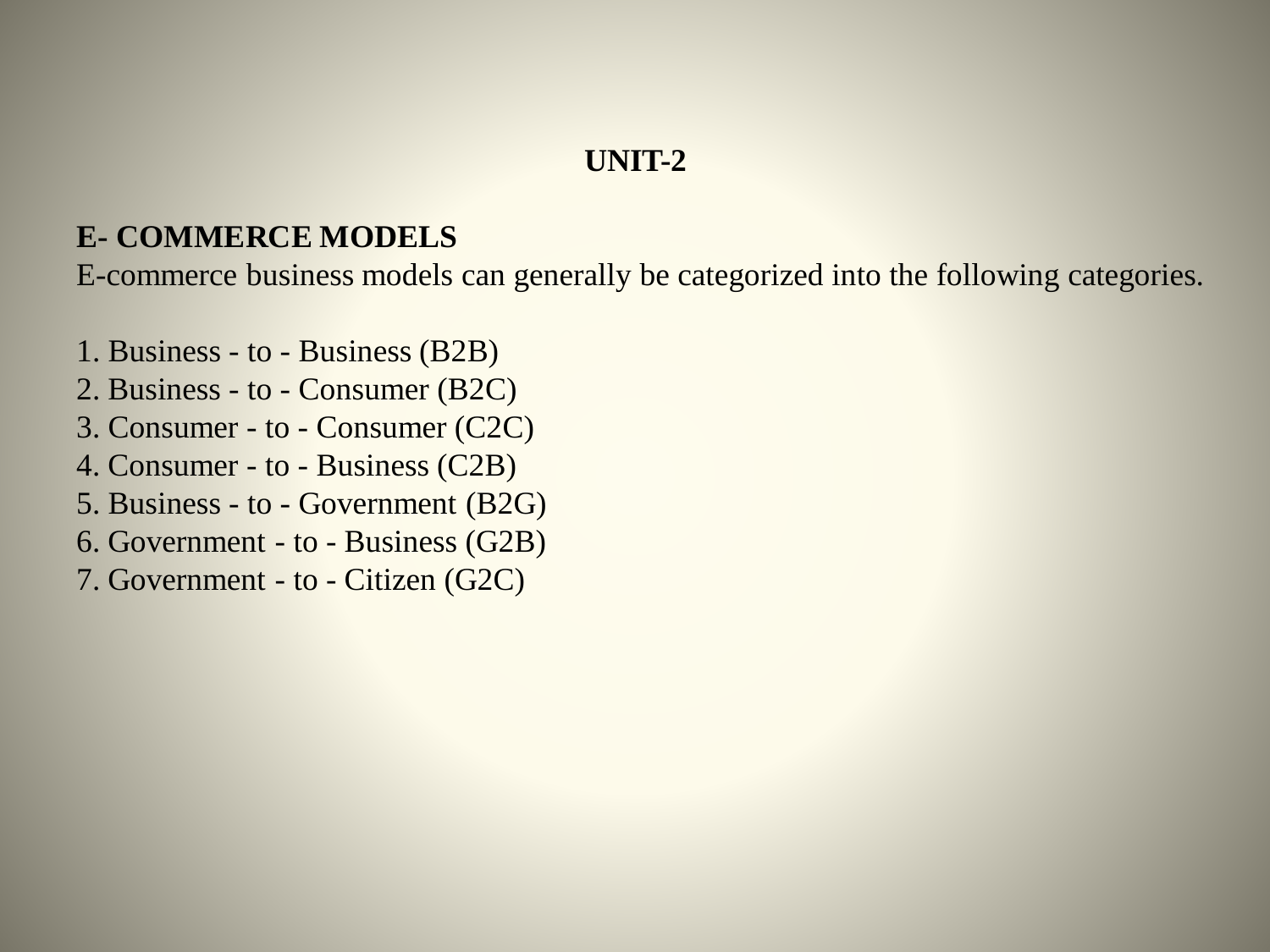**Business - to – Business:** A website following the B2B business model sells its products to an intermediate buyer who then sells the product to the final customer. outlets.

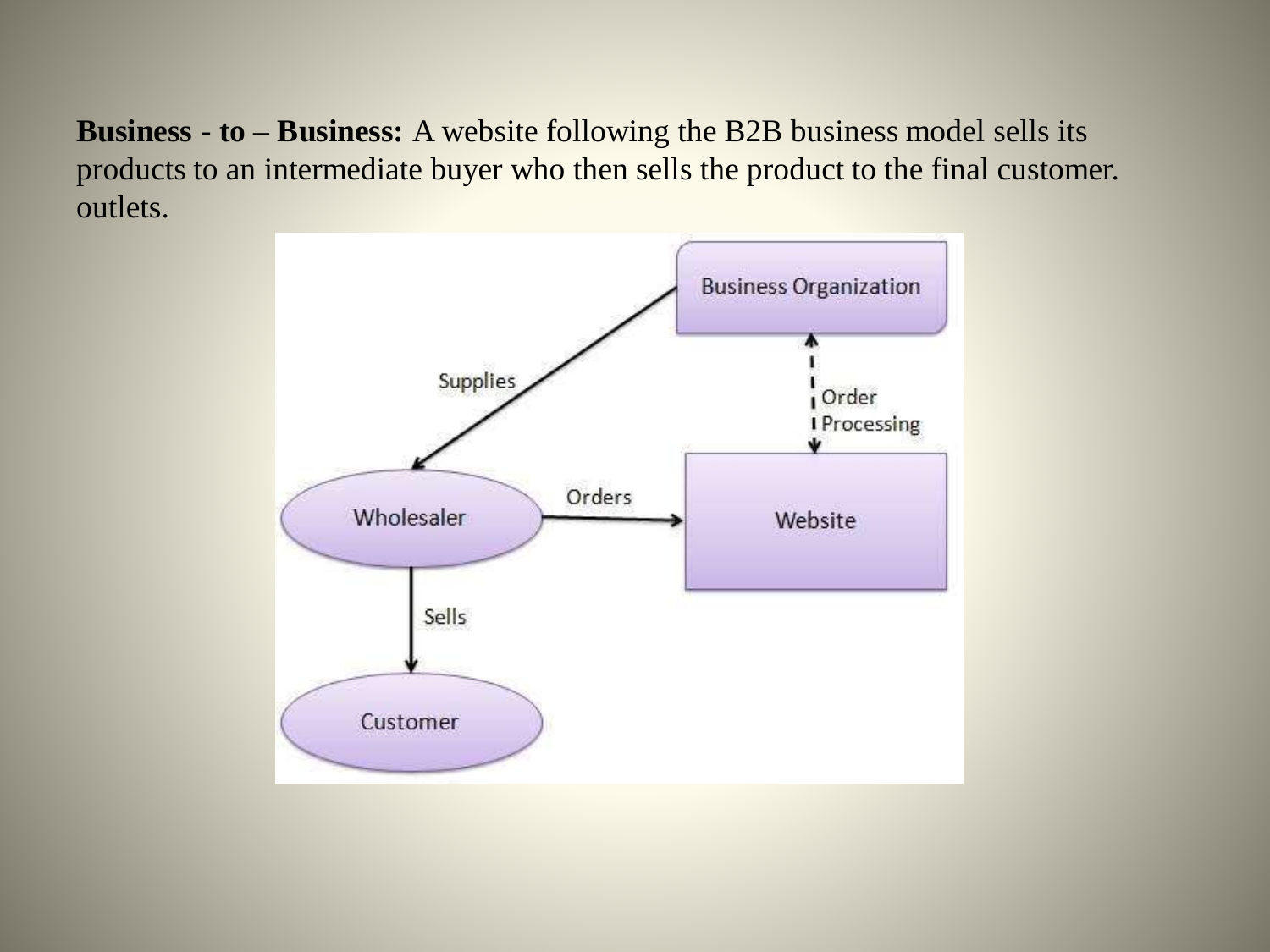**Business - to – Consumer:**A website following the B2C business model sells its products directly to a customer. A customer can view the products shown on the website.

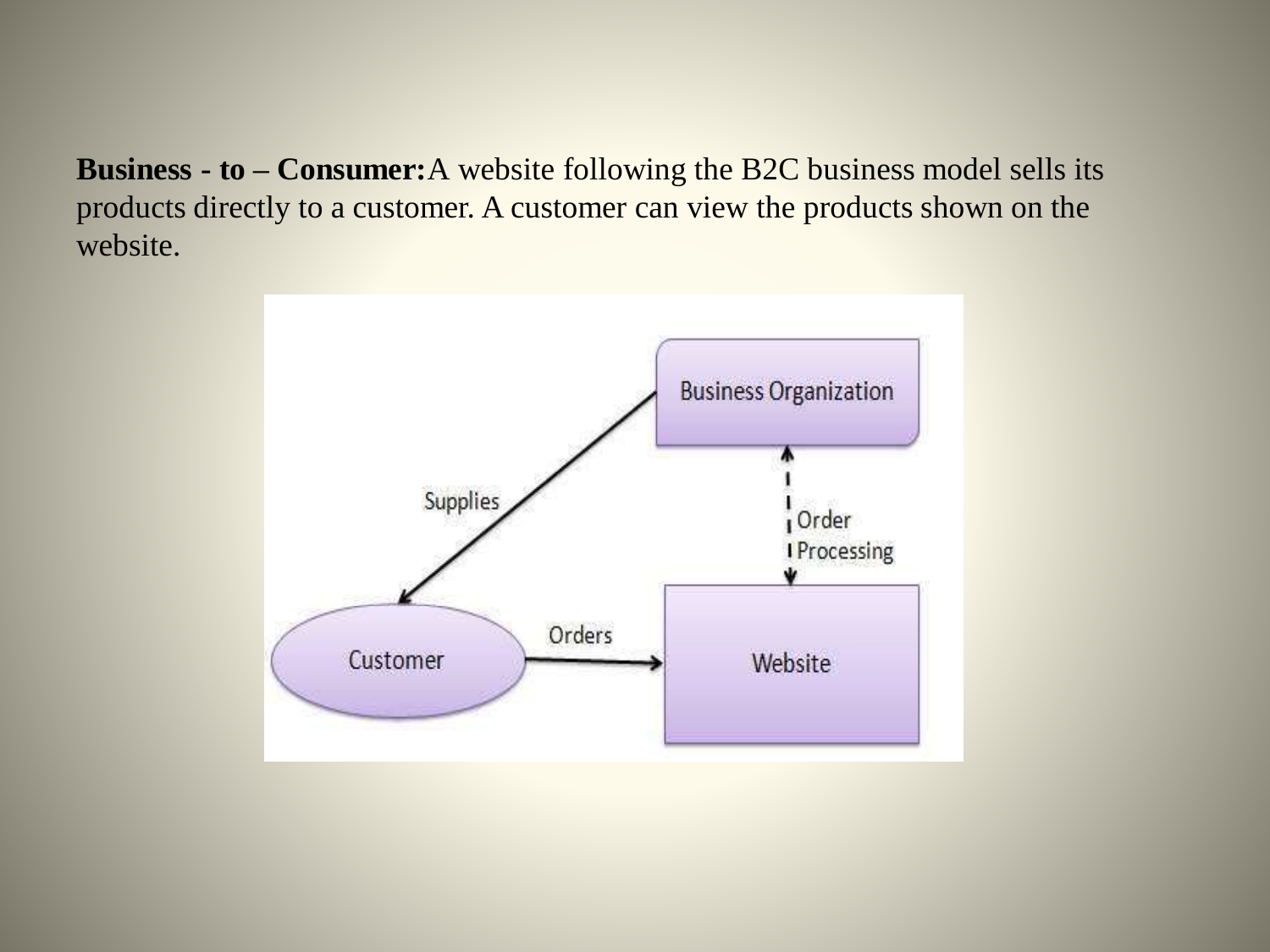**Consumer - to – Consumer:**A website following the C2C business model helps consumers to sell their assets like residential property, cars, motorcycles, etc., or rent a room by publishing their information on the website.

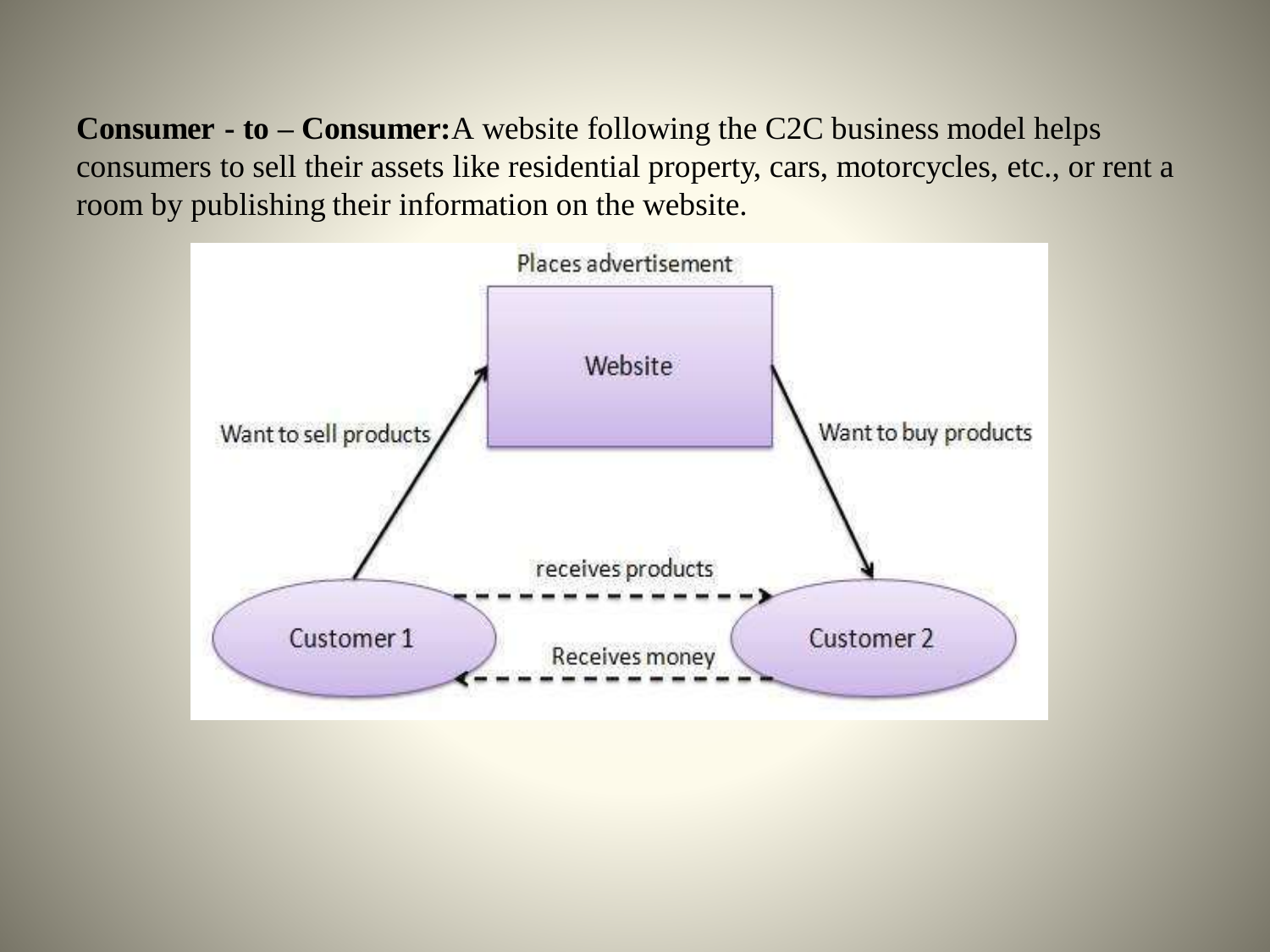**Consumer - to – Business:**In this model, a consumer approaches a website showing multiple business organizations for a particular service. The consumer places an estimate of amount he/she wants to spend for a particular service.

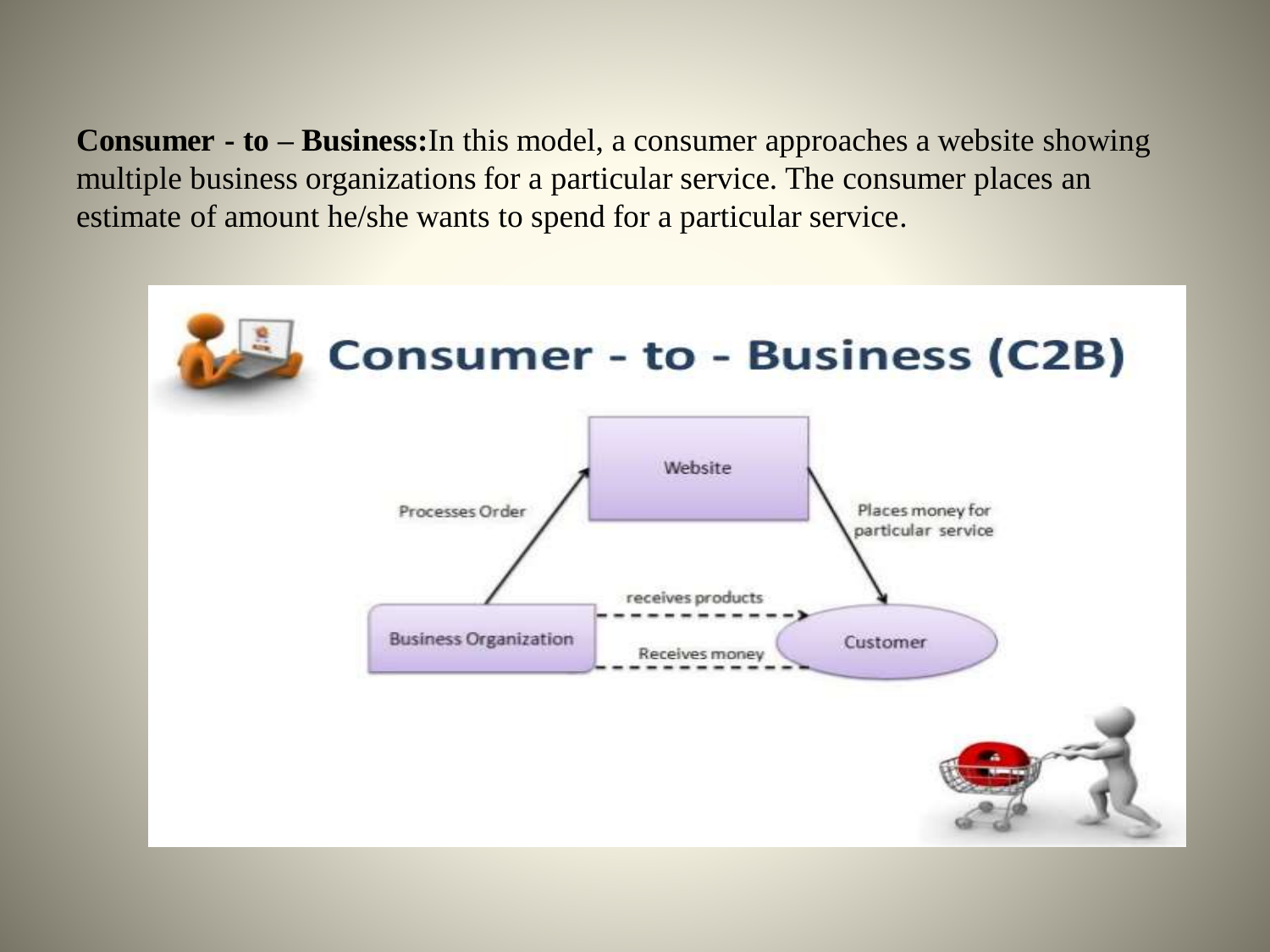### **Government - to – Citizen:**

Governments use G2C model websites to approach citizen in general. Such websites support auctions of vehicles, machinery, or any other material. Such website also provides services like registration for birth, marriage or death certificates. The main objective of G2C websites is to reduce the average time for fulfilling citizen's requests for various government services.

|            | <b>G2C E-commerce</b> |         |         |
|------------|-----------------------|---------|---------|
| Government |                       | Website | Citizen |
|            |                       |         |         |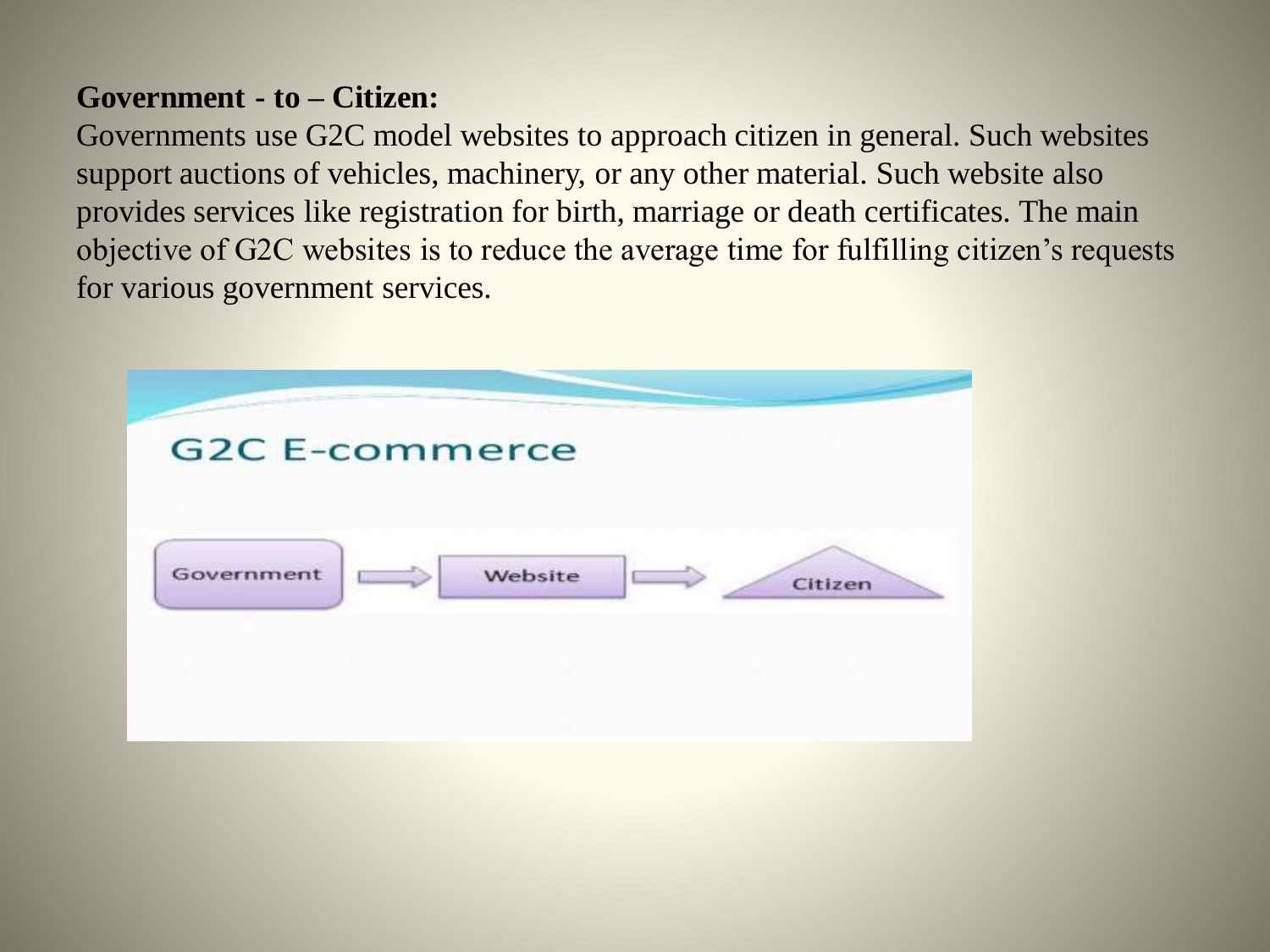### **Business - to – Government:-**

B2G model is a variant of B2B model. Such websites are used by governments to trade and exchange information with various business organizations. Such websites are accredited by the government and provide a medium to businesses to submit application forms to the government.

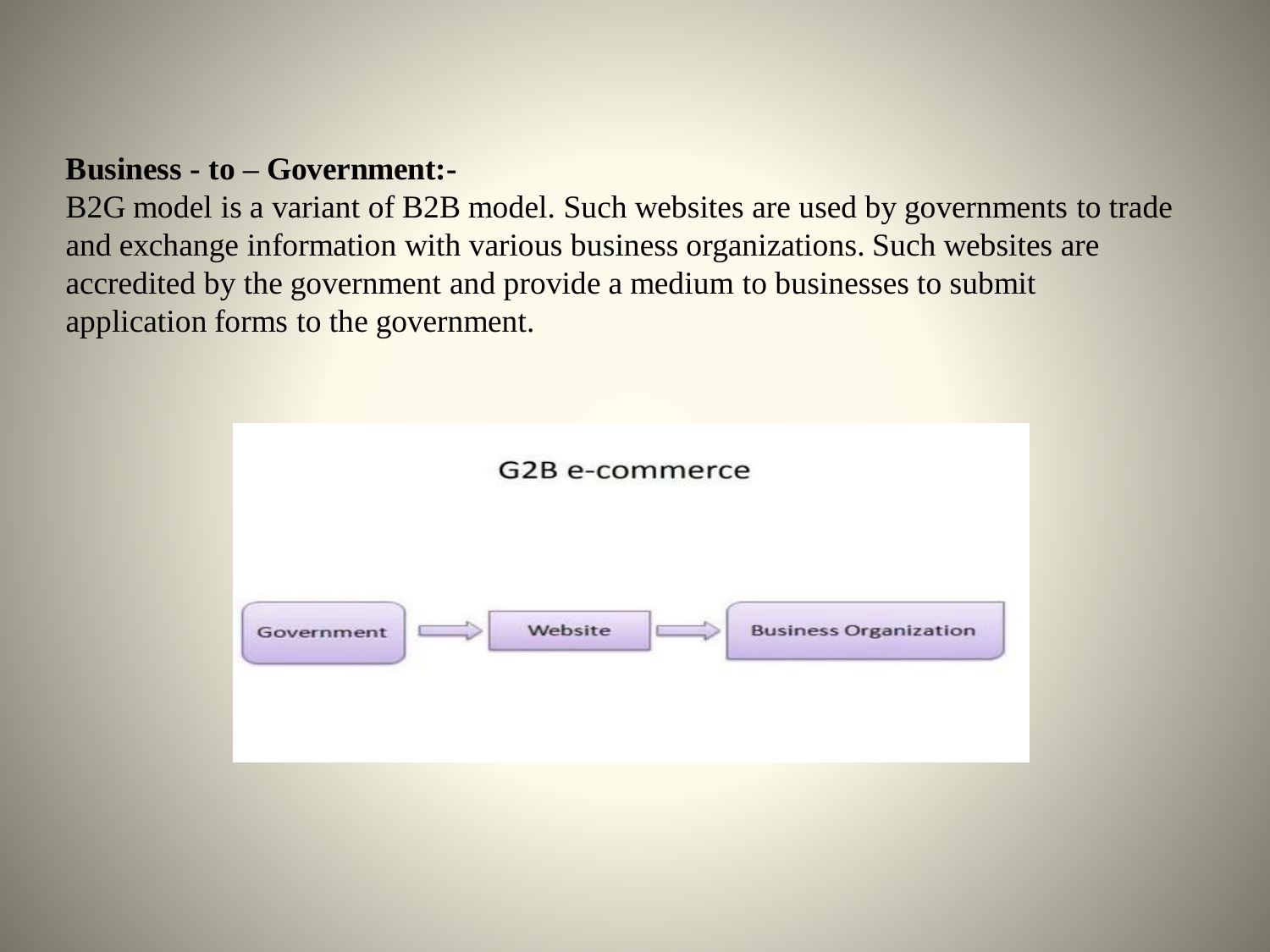#### **Government - to – Business:-**

Governments use B2G model websites to approach business organizations. Such websites support auctions, tenders, and application submission functionalities.

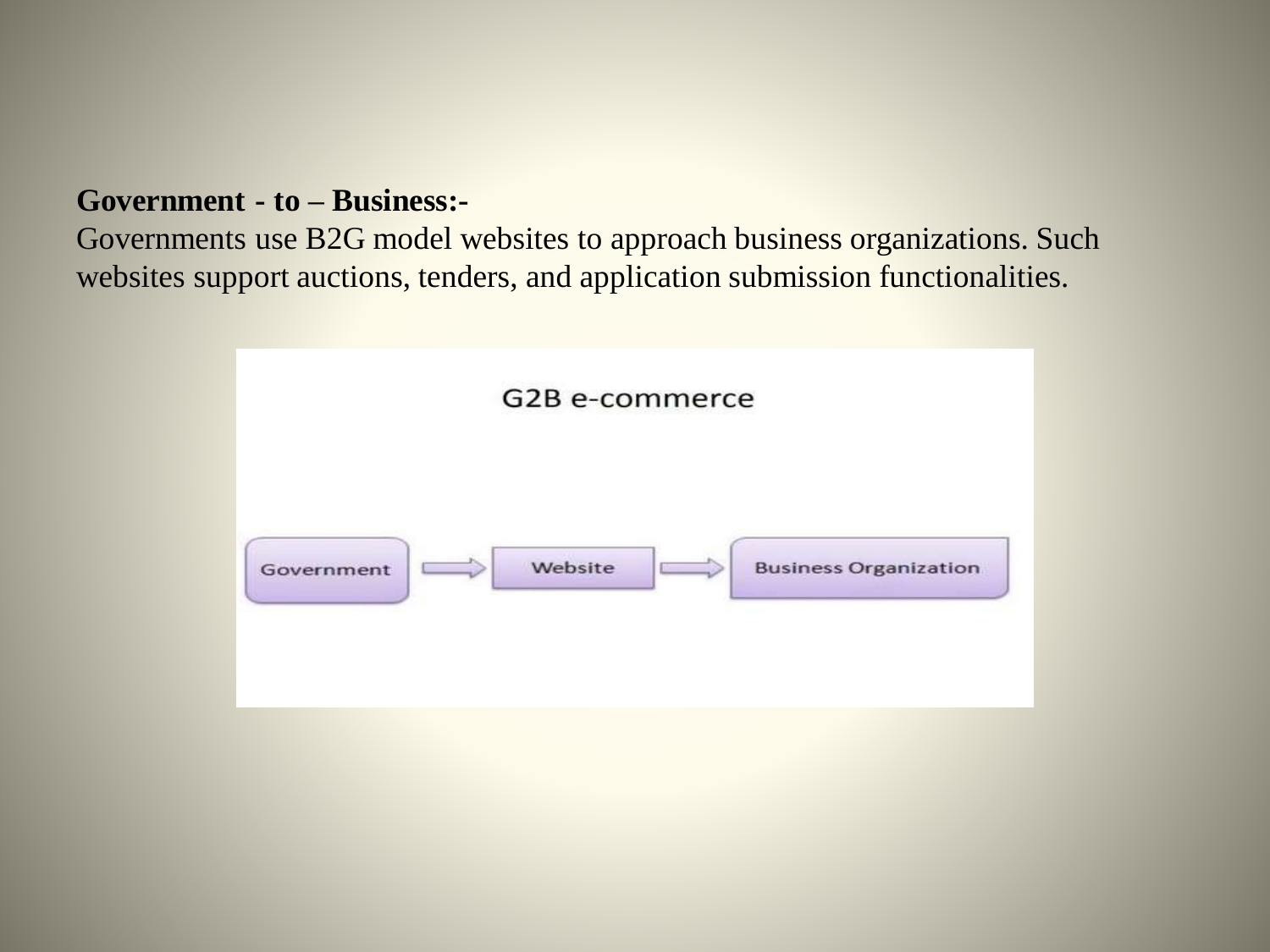## **What is E-commerce Marketplace?**

The E-commerce marketplace or the online e-commerce marketing is a place or a website where one can find different brands of products coming from multiple vendors, shops or person showcased on the same platform.

The marketplace owner is responsible for attracting customers and the processed transactions, while the third party vendors deal with the manufacturing and shipping. Online Marketplace streamlines the production process through one simple portal, where the manufacturers sell their products directly to the consumers, therefore avoiding the stagnant process of stocks holding. This kind of supply chain management is usually referred to as the **"Drop shipping"** method.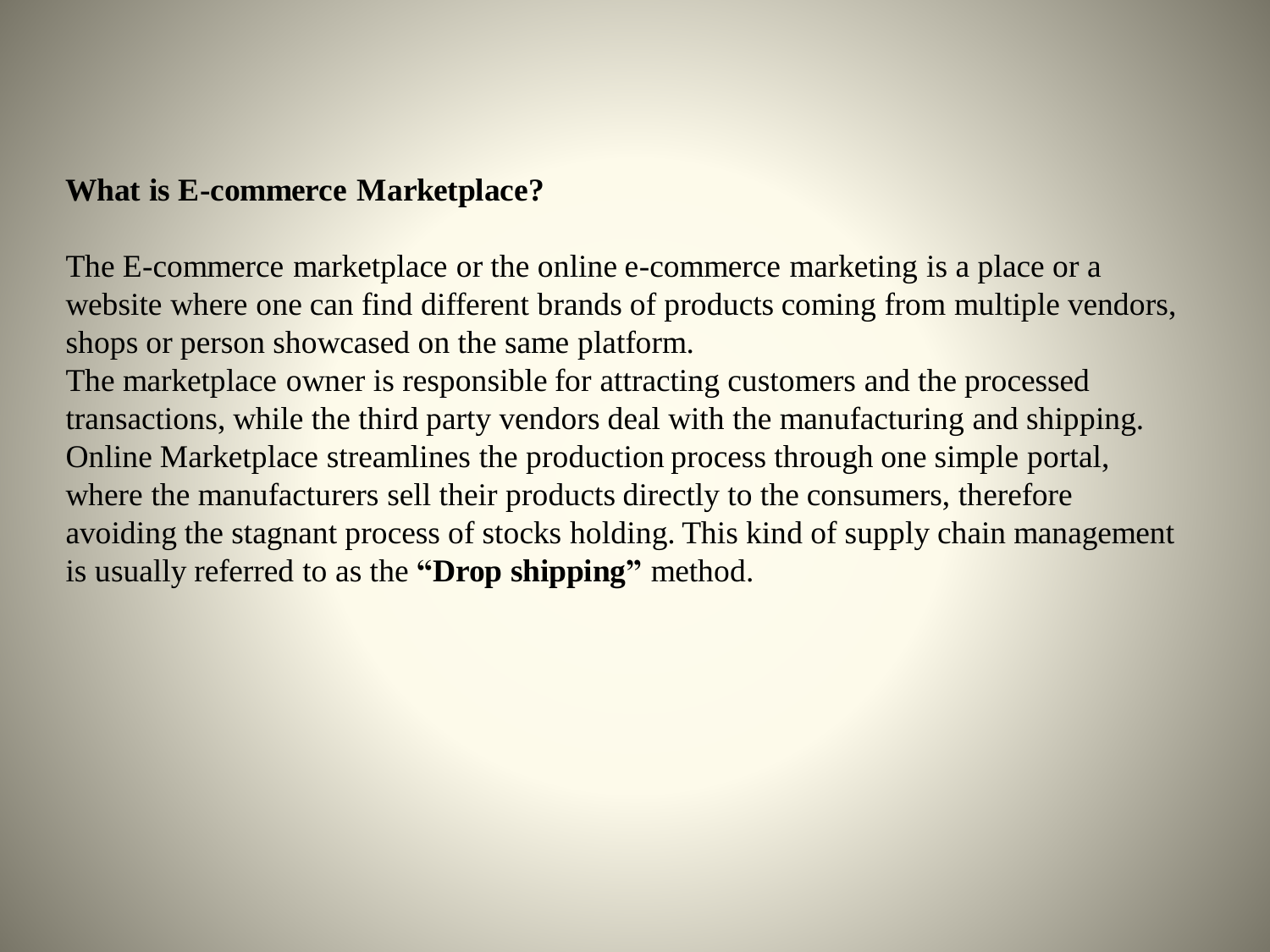## **E- ADVERTISING & MARKRTING**

### **7 Traits of New Age Marketing that Fuel Growth and Improve Reputations**

The internet has changed marketing for the better. The way that companies and customers interact with one another and the way that companies build a brand have changed.

Even the age-old industry of advertising has shifted to cater to these new trends and provide customers with more information, better connections with brands, and a better overall experience.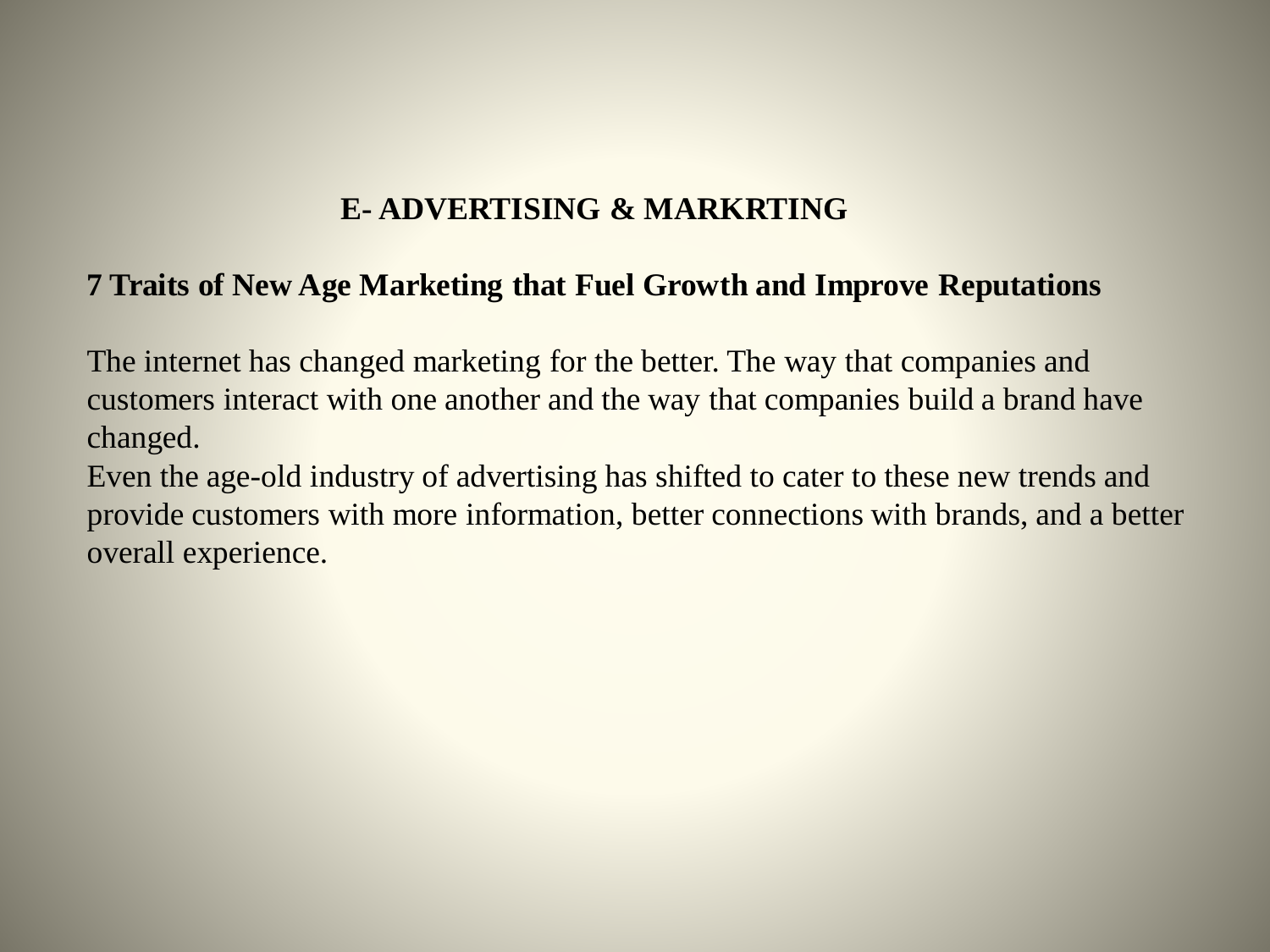Seven traits of new age marketing that companies should strive for to fuel growth and improve their digital reputations by providing a better customer experience:



## 1.**A Deep Understanding of Your Audience & Customers**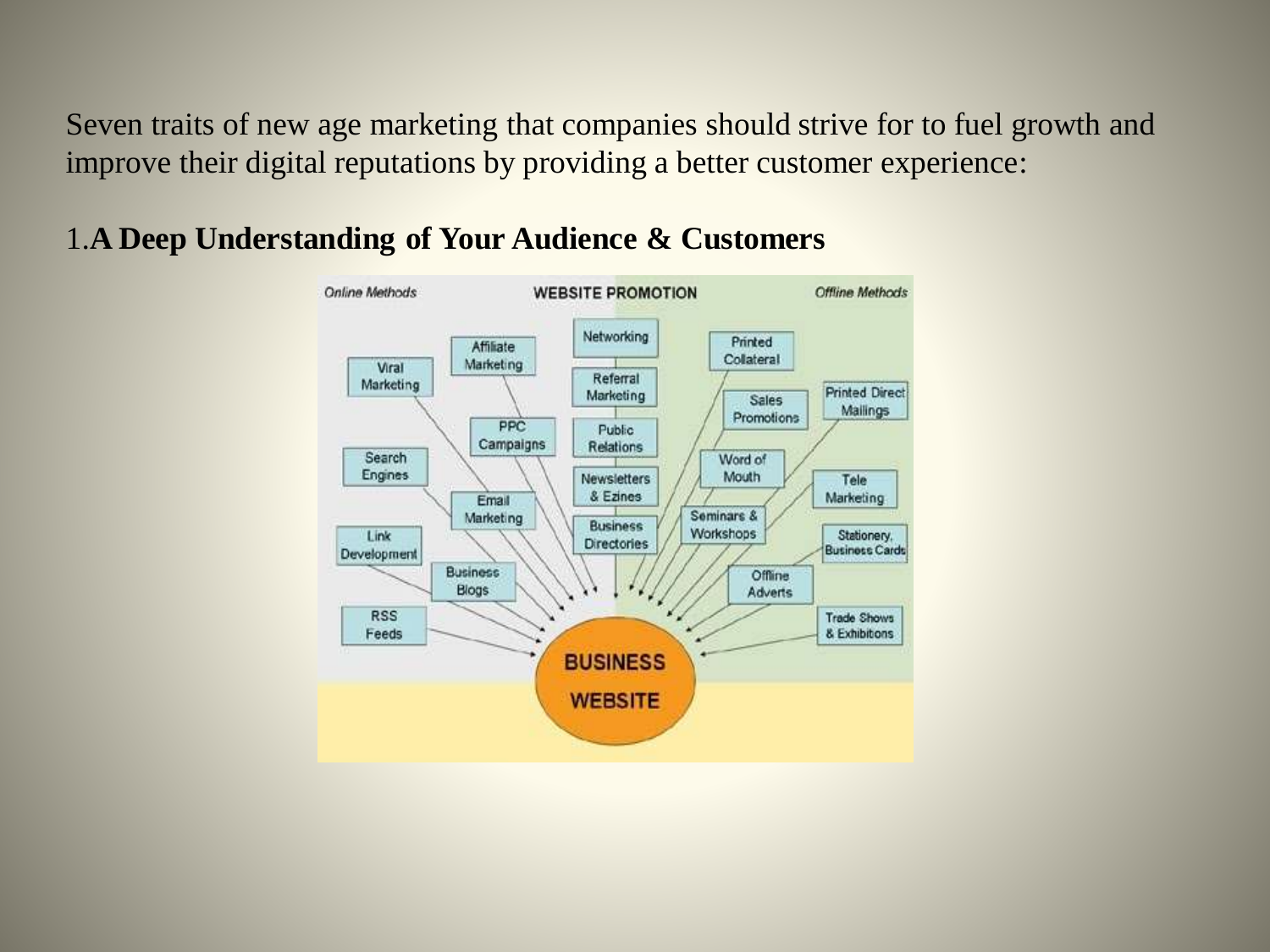## **2.A Focus on Content and Information**

One of the changes that came with new age marketing techniques was the shift away from traditional advertising and placing more focus on content and information provided to your customers.

## 3.**Ability to Build a Digital Reputation**

One of the key considerations of new age marketing is how much of a role every action plays in building a digital reputation for your brand. Your online reputation is extremely important.

### 4.**Live and Die by Value Provided**

In new age marketing, companies live and die by the value that they provide to their customers. By providing your users with valuable content and information to your users, you are no longer just a company that offers a product.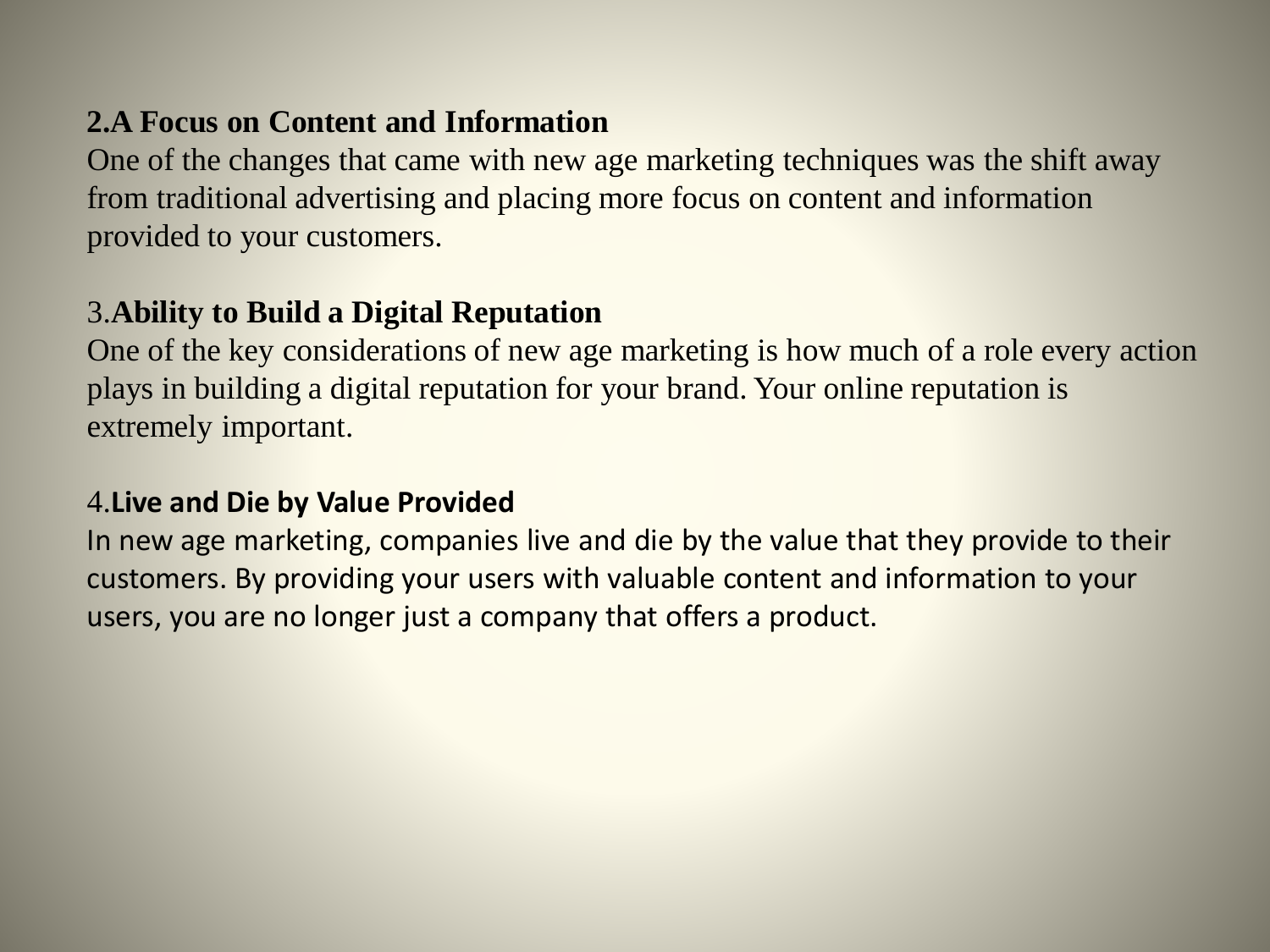# **5.Mapping Content Operations to the Buyer's Journey**

Using content throughout the sales process has always been a focus for forwardthinking sales teams.

## **6**.**An Active (And Interesting) Social Presence**

Your customers are on social media. No doubt about it. Social media provides companies with the ability to meet their customers where they already are, which is invaluable.

## **7**.**Multi-Channel Marketing**

If you want to catch the eyes of customers, you have to get in front of them. To do that and stand out, you have to market to them through multiple channels.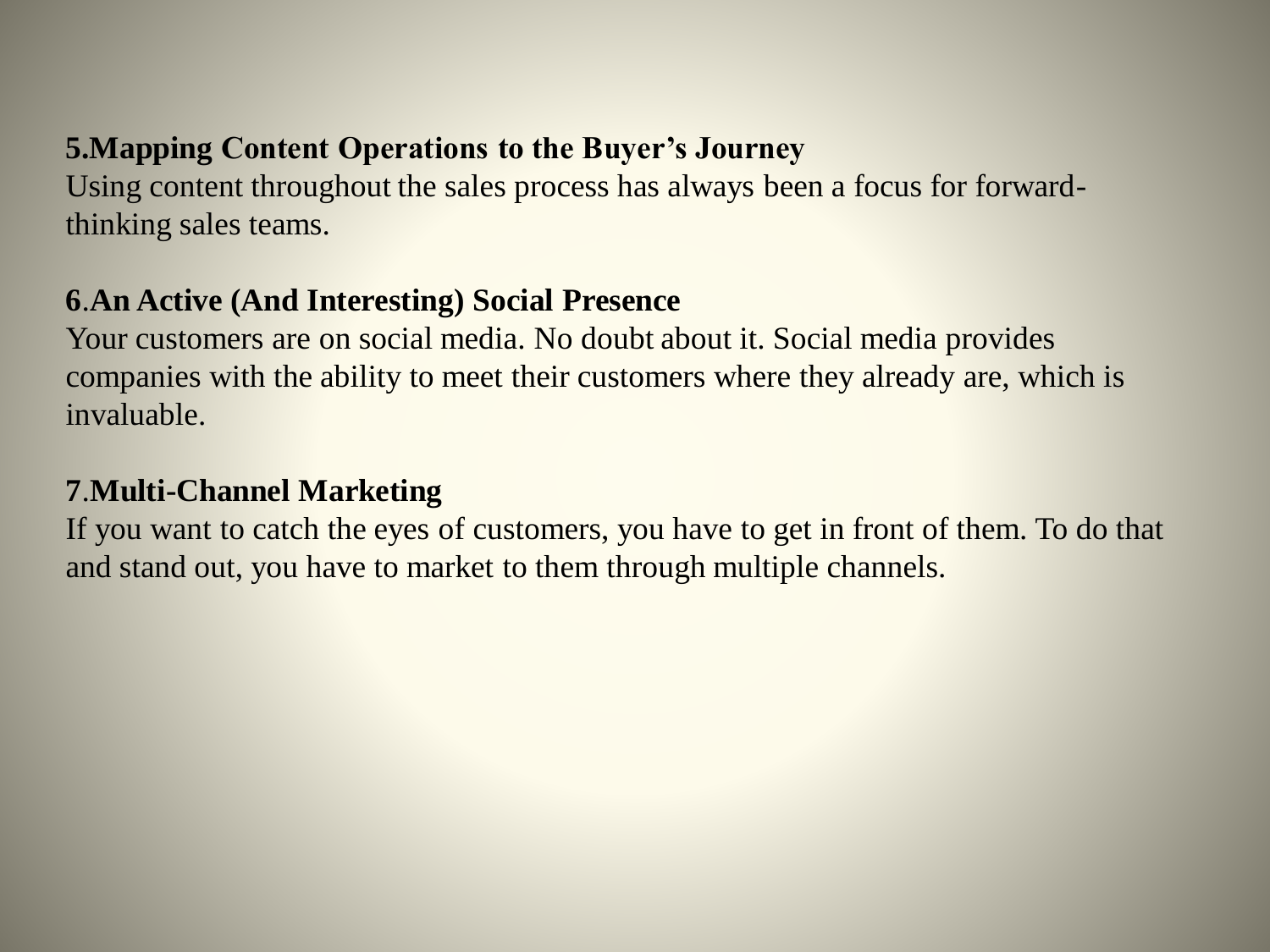### **The Emerging Position of the Internet as an Advertising Medium-**

The competitive nature of pay per click advertising opens one potentially lucrative avenue to advertisers.

There are three main reasons for bidding on your competitors' brands and keywords, known as "rand bidding".

**Cheap traffic.** Brand name keywords (with the exception of a few) are relatively cheap clicks compared to generic keywords in Ad Words.

**High quality traffic.** Although you will not receive lots of the traffic for these searches, the traffic you do attract will be very well qualified.

**Brand exposure.** If people are searching for a competitor offering similar legal services, then you can raise awareness of your own firm.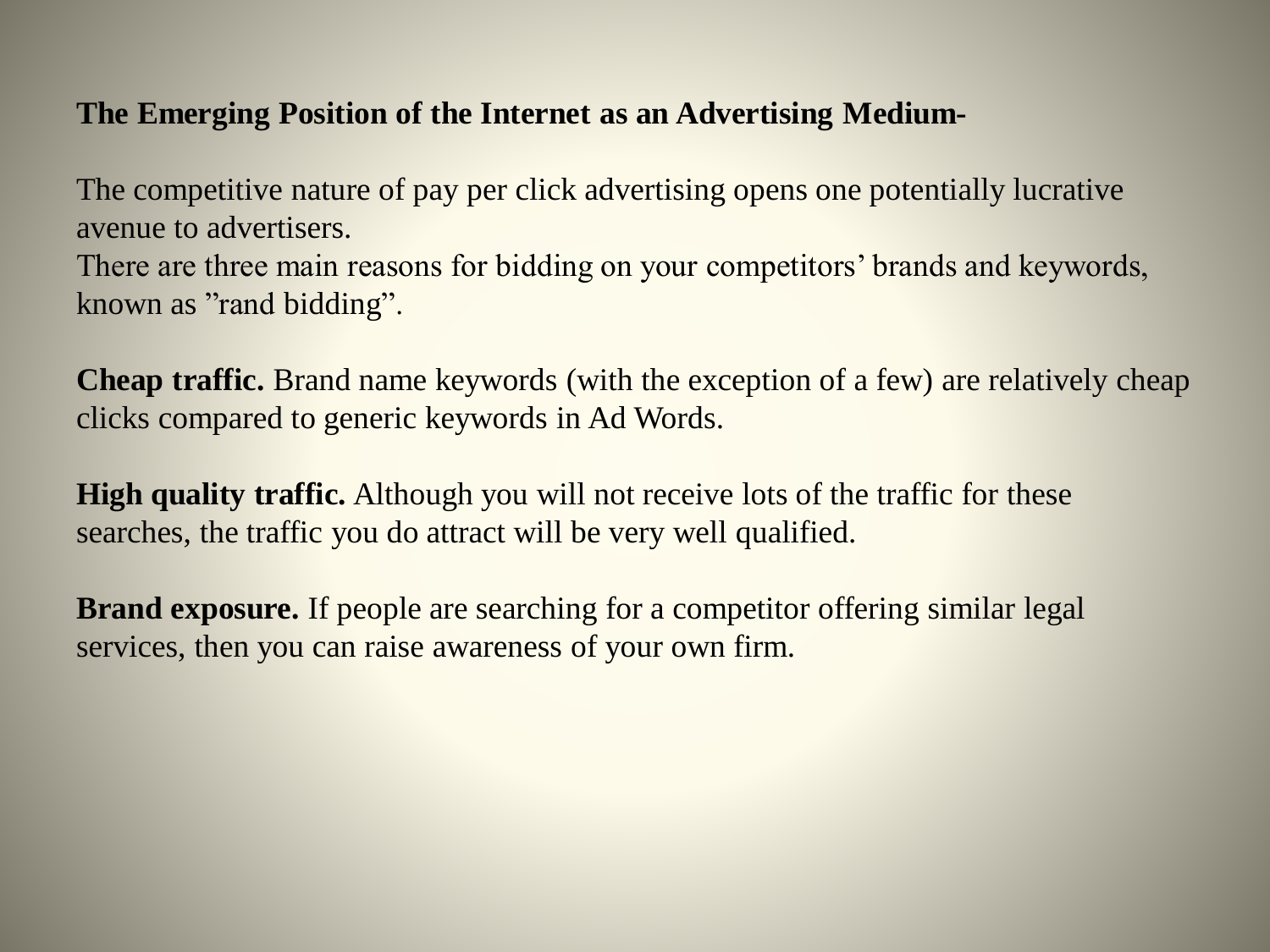

In this example you will see the competitor is very effectively leveraging the options on Google AdWords called "extensions" [to include their local phone number, and their review stars.](https://www.hallaminternet.com/5-ways-google-ad-extensions-can-improve-your-adwords-campaign/)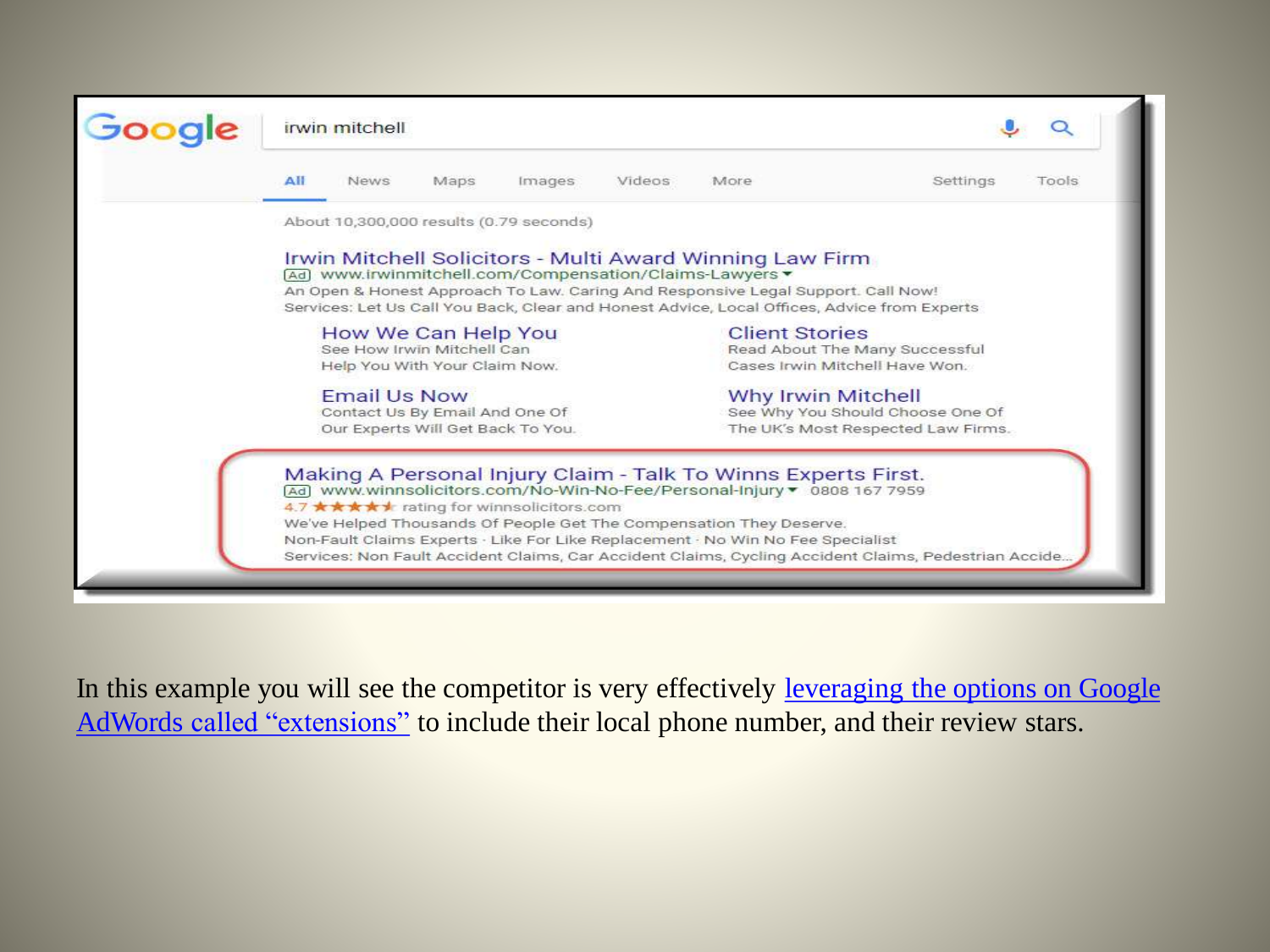### **Online Market Research-**

Conducting market research for your ecommerce business ideas is not only wise, it's essential.

Taking the time to go through this process will help you uncover whether or not there is a healthy demand around your business idea.

When completing market research around your small business idea, there are several different methods you can use.

However, it's always smart to use a combination of tactics and the best online business tools [to be certain you have an accurate picture of your market and make the best](https://workanywherenow.com/best-online-business-tools-i-use-and-recommend/)  business decision possible.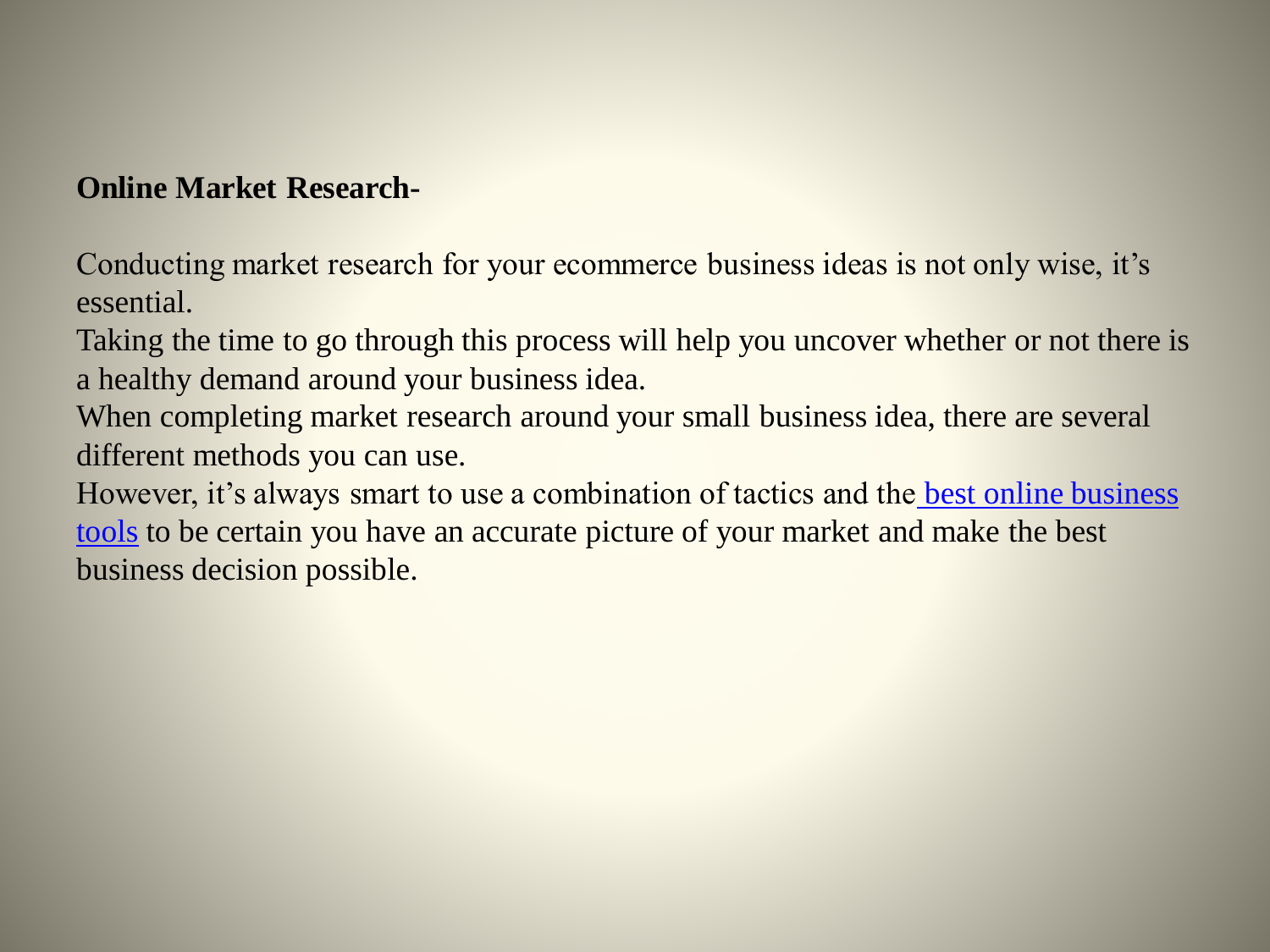**1. Conduct keyword research:** The Google Keyword Planner helps you visualize how many people are searching for your business or product idea during any given time period.

**2. Find trends and put the big picture in perspective:** Google Trends is another cool Google tool you can use to reap market research learning's.

**3. Take a Deeper Dive:** This may seem obvious, but many potential entrepreneurs don't search for market data or surveys on their industry or specific business idea before launching.

**Here are a few ecommerce and retail industry publications to check out:**

- -Internet Retailer
- -WWD
- -Inc
- -Entrepreneur
- -Business Insider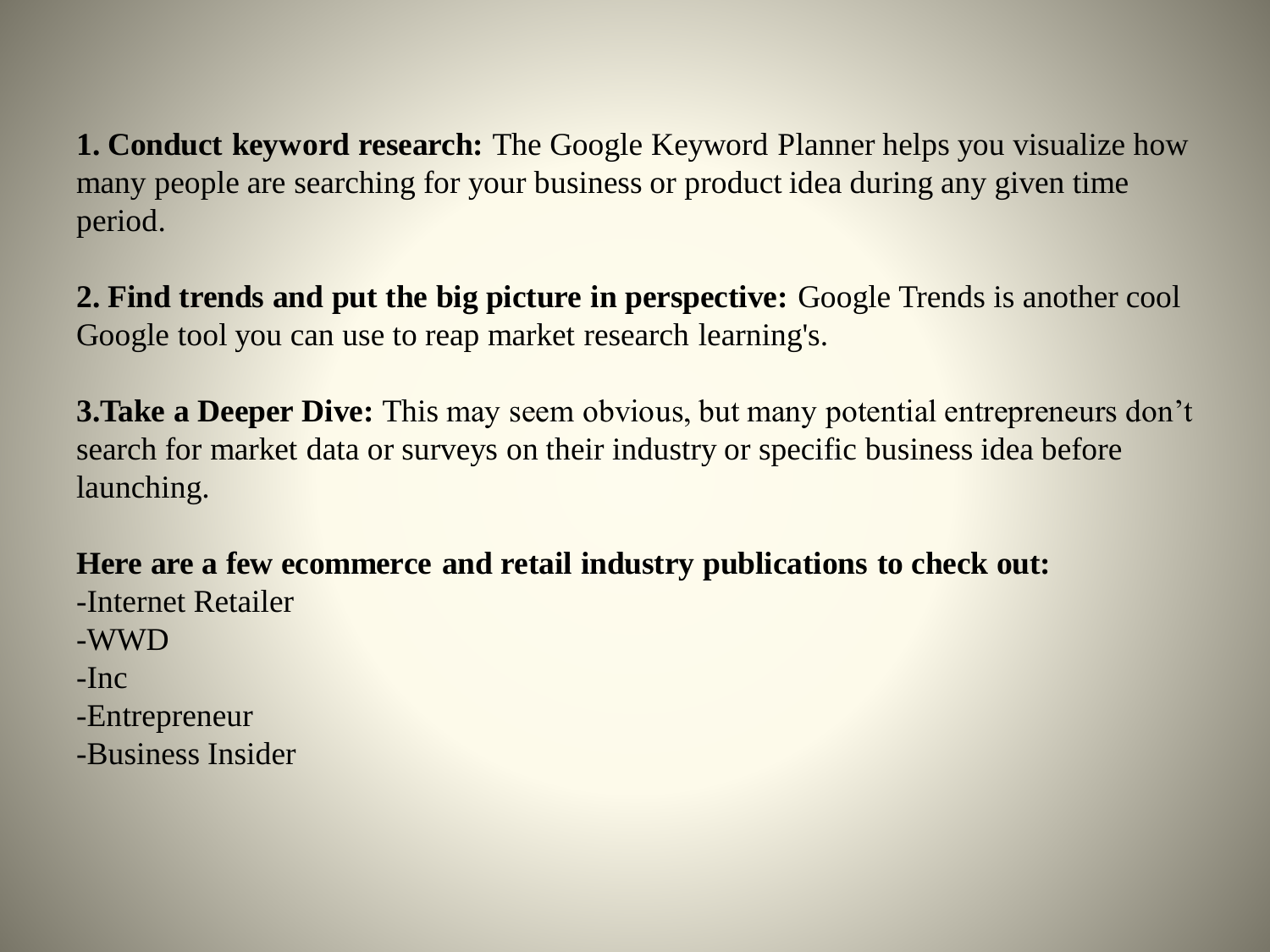**3. Utilize social media-** Utilizing social media is a great way to start understanding the volume of conversations and mentions around your business idea.

## **4. Build an online store and test the waters to gain momentum-**

This is the big moment: dive in and open an online store.

# **5. Routes to Building an Audience Without a Product-**

This is tricky, but doable.

Leveraging an already existing audience to sell new products to is a great way to quickly scale a business, and there are various ways to do this.

## **6.Launch a Narrative Brand-**

Narrative brands do incredibly well online. Burrow is a great example of a narrative brand.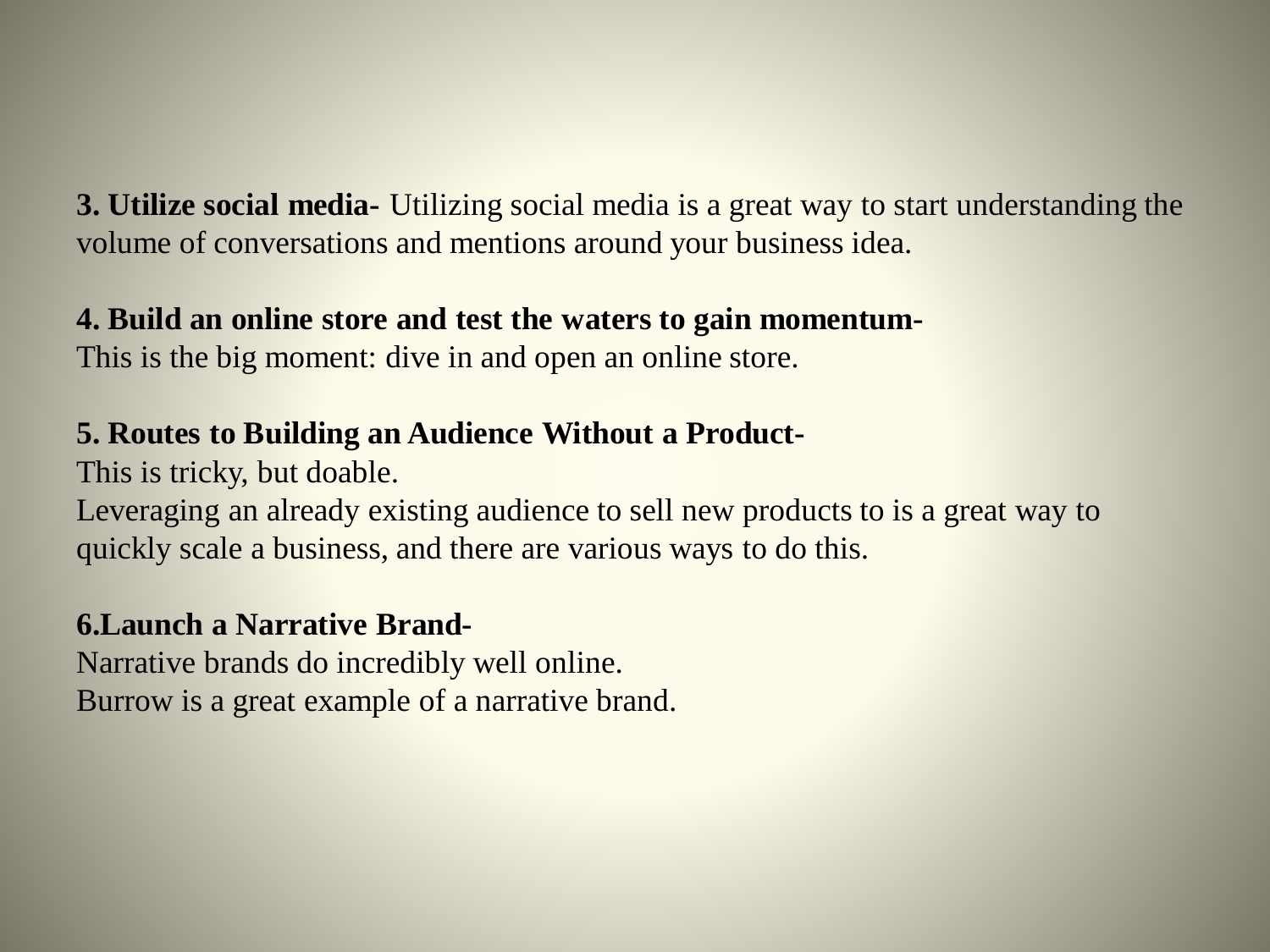# **WEAKNESSES OF E-ADVERTISING**

While the Internet, as a medium, has the potential to showcase new and innovative advertising strategies, most advertisers are not harnessing this opportunity. Originally when advertising moved from print media to television media, the advertising industry had trouble adapting.

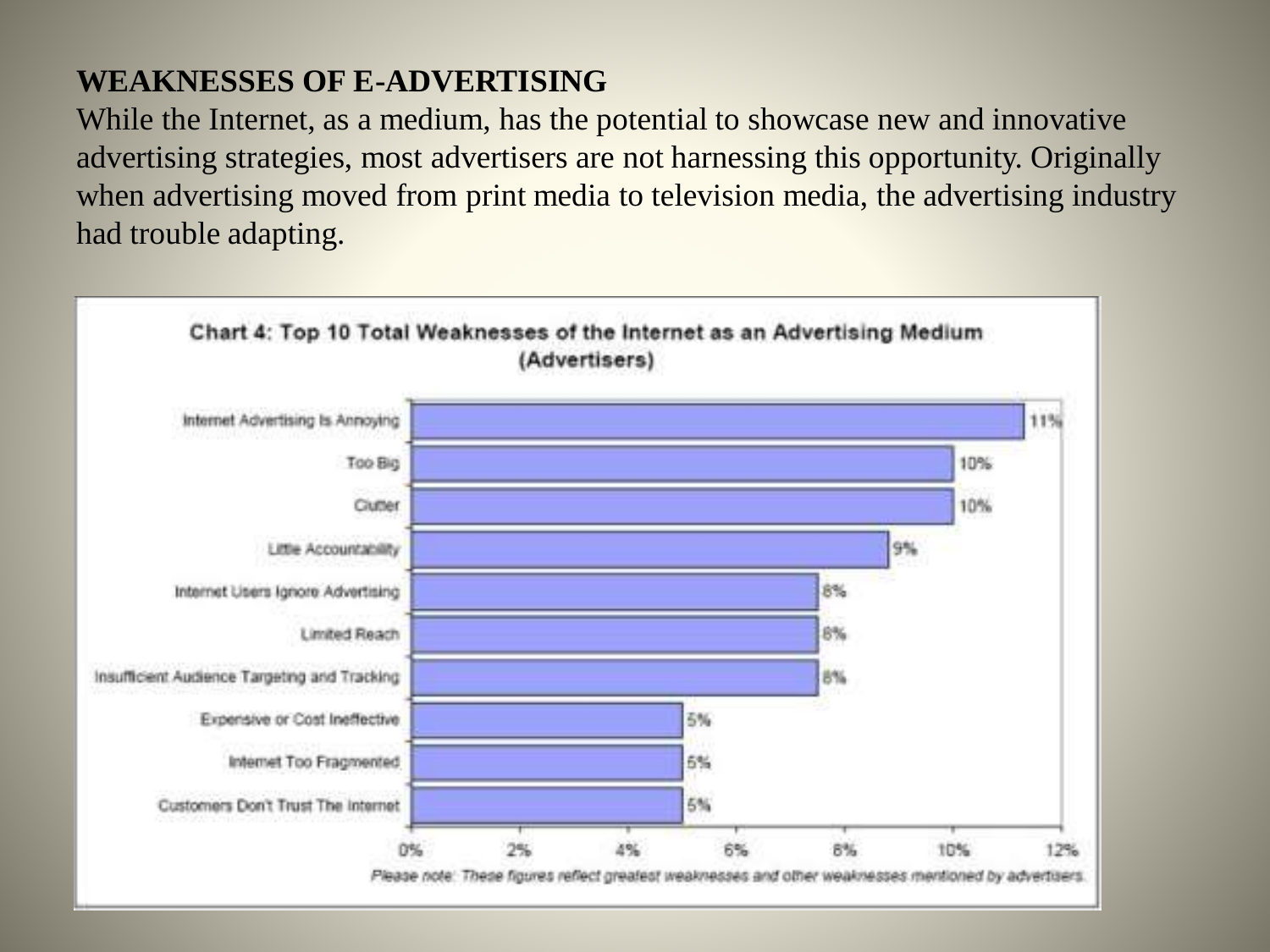# **E-Advertising and Marketing Industry in India-**

## **Introduction**

The Indian advertising industry has evolved from being a small-scaled business to a full-fledged industry. The advertising industry is projected to be the second fastest growing advertising market in Asia after China. It is estimated that by 2018, the share of ad spend in India's Gross Domestic Product (GDP) will be around 0.45 per cent.

#### **Market size**

Print contributes a significant portion to the total advertising revenue, accounting for almost 41.2 per cent, whereas TV contributes 38.2 per cent, and digital contributes 11 per cent of the total revenue. Outdoor, Radio and Cinema make up the balance 10 per cent.

India's digital advertisement market is expected to grow at a compound annual growth rate (CAGR) of 33.5 per cent to cross the Rs 25,500 crore (US\$ 3.8 billion) mark by 2020.\*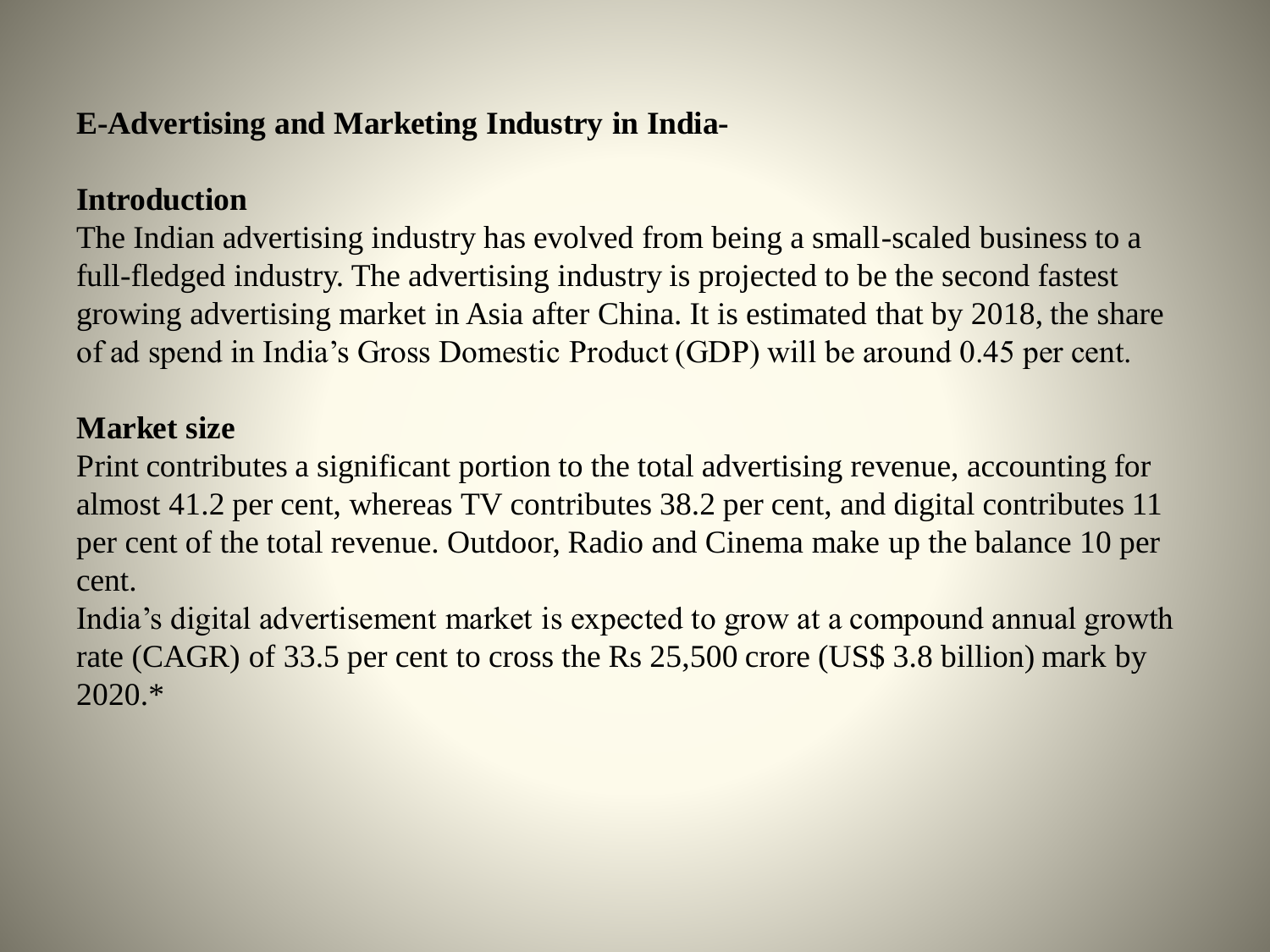### **Recent Developments:**

GroupM, the US-based advertising media company, has acquired a majority stake in MediaCom India, a joint venture between GroupM India and Madison Media group's principal shareholder Sam Balsara, for an undisclosed amount.

Flipkart, India's largest e-commerce marketplace, has re-entered the private label business by launching Smart Buy, with a view to boost earnings and fill gaps in its product selection.

The Indian Railways is working on a new advertising policy aimed at installing 100,000 big digital screens at 2,175 railway stations across the country, which is expected generate Rs 11,770 crore (US\$ 1.76 billion) revenue annually.

Snapdeal.com, one of India's largest and fast growing e-commerce companies, has acquired TargetingMantra (Insightful Pvt. Ltd), which is a Gurugram-based marketing and personalisation services company, as part of its plan to enhance the experience for its customers.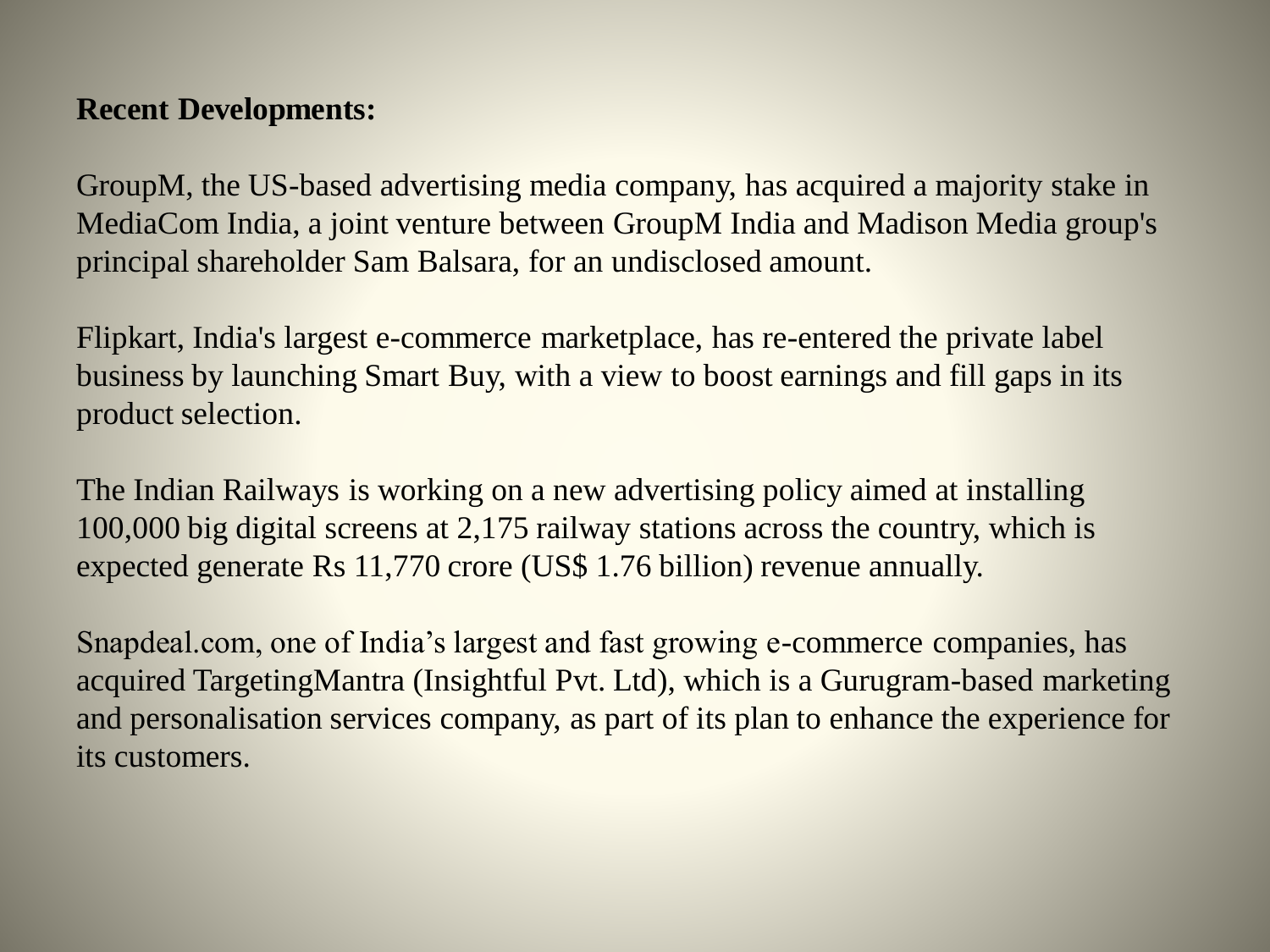Tata Motors has appointed renowned football player Lionel Messi as the global brand ambassador for Tata cars and utility vehicles globally, with an aim to tap the youth market and expand visibility and presence of Tata Motors in newer markets.

All India Radio (AIR) has appointed 'releaseMyAd' as a virtual agency to let advertisers book ads for all of AIR's station online.

Google is all set to help India implement Prime Minister Mr. Narendra Modi's "Digital India" initiative, and the government has a well laid out plan to realise it, said Google's Chief Internet Evangelist Mr. Vinton G. Cerf. Digital India is Rs 1.13 trillion (US\$ 16.95 billion) government initiative that seeks to transform the country into a connected economy, attract investment in electronics manufacturing, and create millions of jobs and support trade.